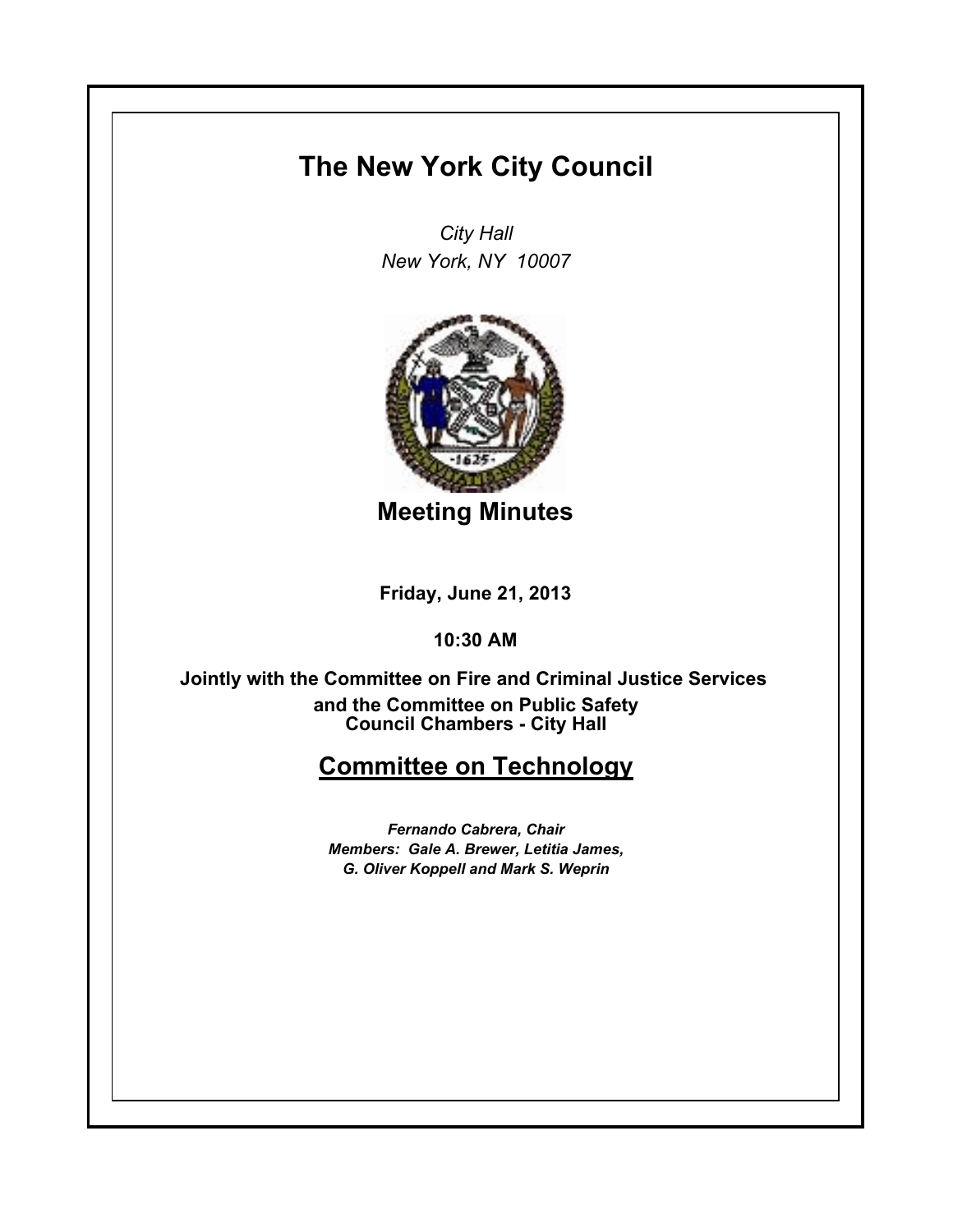| Roll Call     |                                                                                                                                                                |                                                                                                                                                                                            |  |
|---------------|----------------------------------------------------------------------------------------------------------------------------------------------------------------|--------------------------------------------------------------------------------------------------------------------------------------------------------------------------------------------|--|
|               | <b>Present:</b>                                                                                                                                                |                                                                                                                                                                                            |  |
|               | Cabrera, Brewer, James, Koppell and Weprin                                                                                                                     |                                                                                                                                                                                            |  |
|               | Other Council Members Attending: Fidler, Vallone, Crowley, Garodnick, Rodriguez,<br>Gennaro, Gentile, Mendez and Oddo                                          |                                                                                                                                                                                            |  |
| T2013-6428    | 911 System.                                                                                                                                                    | <b>Oversight: Examining Recent Problems with the City's Emergency</b>                                                                                                                      |  |
|               | <u>Attachments:</u>                                                                                                                                            | Committee Report, Hearing Testimony, Hearing Testimony (Con't), Hearing<br>Transcript                                                                                                      |  |
|               |                                                                                                                                                                | This Oversight was Hearing Held by Committee                                                                                                                                               |  |
|               | <u> Attachments:</u>                                                                                                                                           | Committee Report, Hearing Testimony, Hearing Testimony (Con't), Hearing<br>Transcript                                                                                                      |  |
|               | This Oversight was Filed, by Committee                                                                                                                         |                                                                                                                                                                                            |  |
| Int 0143-2010 |                                                                                                                                                                | A Local Law to amend the administrative code of the city of New<br>York, in relation to reporting response times for firefighting units<br>and ambulances to fire and medical emergencies. |  |
|               | Attachments:                                                                                                                                                   | Committee Report 6/21/13, Hearing Testimony 6/21/13, Hearing Testimony<br>- Albert Montague Complete, Hearing Transcript 6-21-13                                                           |  |
|               | This Introduction was Hearing Held by Committee                                                                                                                |                                                                                                                                                                                            |  |
|               | Attachments:                                                                                                                                                   | Committee Report 6/21/13, Hearing Testimony 6/21/13, Hearing Testimony<br>- Albert Montague Complete, Hearing Transcript 6-21-13                                                           |  |
|               |                                                                                                                                                                | This Introduction was Laid Over by Committee                                                                                                                                               |  |
| Int 0189-2010 | A Local Law to amend the administrative code of the city of New<br>York, in relation to comprehensive tracking of firefighting response<br>times.              |                                                                                                                                                                                            |  |
|               | <u> Attachments:</u>                                                                                                                                           | Committee Report 6/21/13, Hearing Testimony 6/21/13, Hearing Testimony<br>- Albert Montague Complete, Hearing Transcript 6-21-13                                                           |  |
|               |                                                                                                                                                                | This Introduction was Hearing Held by Committee                                                                                                                                            |  |
|               | <u> Attachments:</u>                                                                                                                                           | Committee Report 6/21/13, Hearing Testimony 6/21/13, Hearing Testimony<br>- Albert Montague Complete, Hearing Transcript 6-21-13                                                           |  |
|               | This Introduction was Laid Over by Committee                                                                                                                   |                                                                                                                                                                                            |  |
| Int 0265-2010 | A Local Law to amend the administrative code of the city of New<br>York, in relation to comprehensive tracking of emergency medical<br>service response times. |                                                                                                                                                                                            |  |
|               | Attachments:                                                                                                                                                   | Committee Report 6/21/13, Hearing Testimony 6/21/13, Hearing Testimony<br>- Albert Montague Complete, Hearing Transcript 6-21-13                                                           |  |
|               | This Introduction was Hearing Held by Committee                                                                                                                |                                                                                                                                                                                            |  |